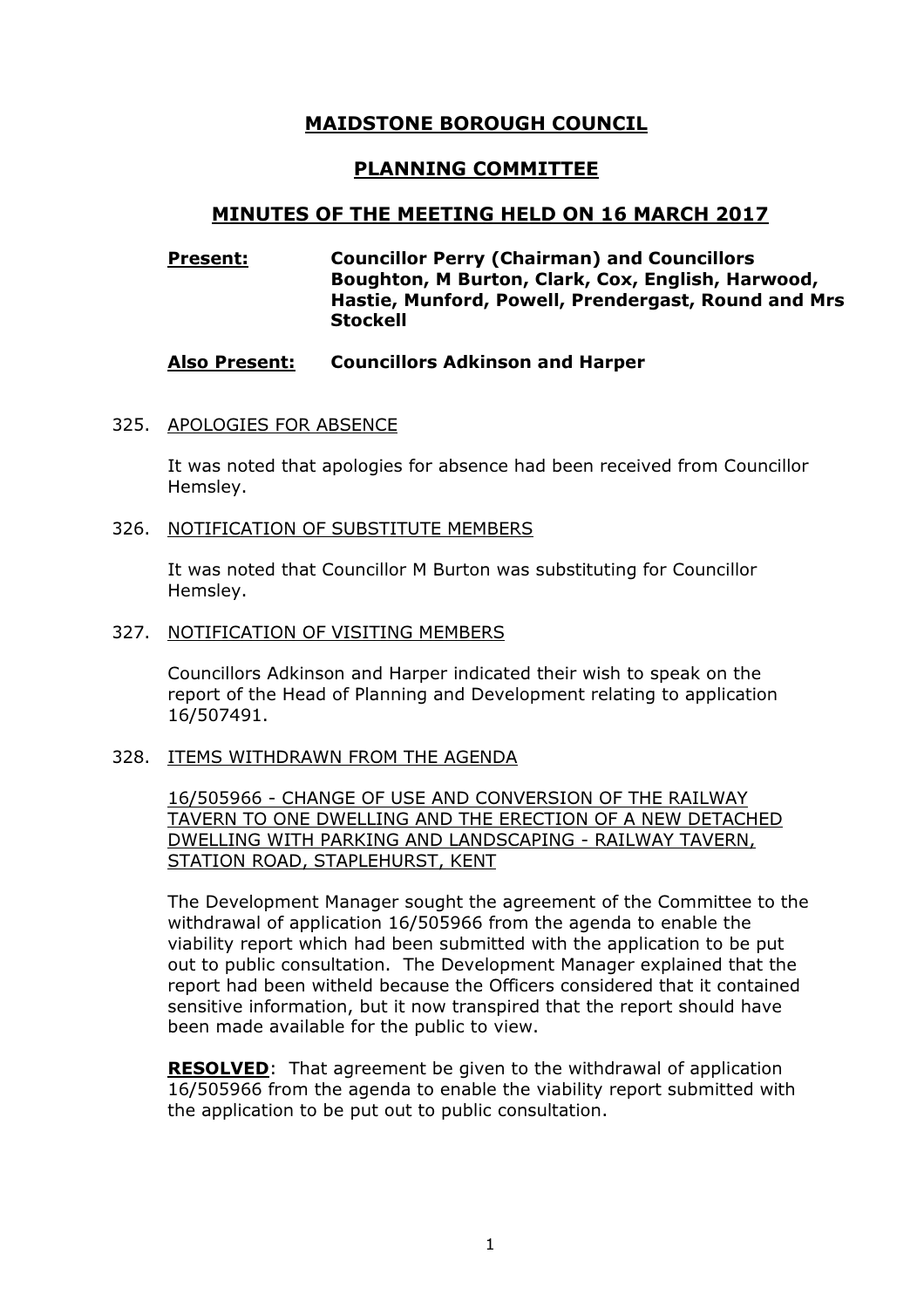#### 329. URGENT ITEMS

The Chairman stated that, in his opinion, the update reports of the Head of Planning and Development should be taken as urgent items as they contained further information relating to the applications to be considered at the meeting.

## 330. DISCLOSURES BY MEMBERS AND OFFICERS

With regard to the report of the Head of Planning and Development relating to application 16/502993, Councillor Munford stated that he was the Chairman of Boughton Monchelsea Parish Council. However, since he had not taken part in the Parish Council's Planning Committee's discussions on the proposed development, and he did not attend the public meeting, he intended to speak and vote when the application was considered.

## 331. EXEMPT ITEMS

RESOLVED: That the items on the agenda be taken in public as proposed.

#### 332. MINUTES OF THE MEETING HELD ON 23 FEBRUARY 2017

RESOLVED: That the Minutes of the meeting held on 23 February 2017 be approved as a correct record and signed.

#### 333. PRESENTATION OF PETITIONS

It was noted that a petition might be referred to in relation to application 16/502993.

#### 334. DEFERRED ITEMS

14/504109 - ADVERTISEMENT CONSENT FOR THE INSTALLATION OF 2 NO. NON-ILLUMINATED METAL POLE MOUNTED SIGNS (RETROSPECTIVE APPLICATION) - HUNTON C OF E PRIMARY SCHOOL, BISHOPS LANE, HUNTON, KENT

15/504300 - OUTLINE APPLICATION FOR TWO STOREY DETACHED HOUSE WITH ACCESS, LAYOUT, SCALE AND APPEARANCE TO BE CONSIDERED – LAND NORTH OF 61 KNAVES ACRE, HEADCORN, KENT

The Development Manager advised Members that he had nothing further to report in respect of these applications at present.

#### 335. 16/507491 - DEMOLITION OF EXISTING BUILDING AND ERECTION OF 19 NO. APARTMENTS - 3 TONBRIDGE ROAD, MAIDSTONE, KENT

All Members stated that they had been lobbied.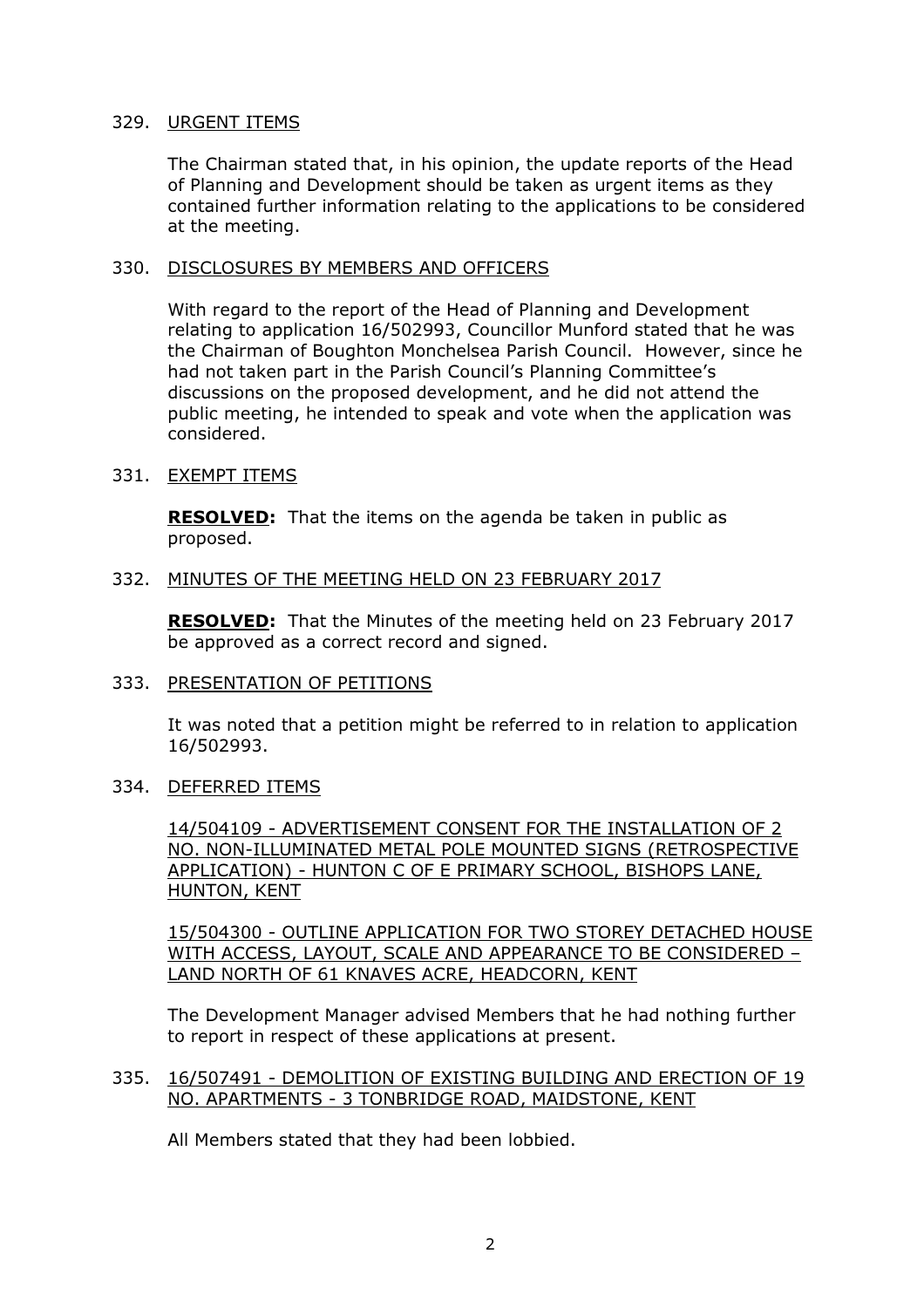The Committee considered the report and the urgent update reports of the Head of Planning and Development.

Mr Thurlow, for an objector, Mr Stroud, for the applicant, and Councillors Adkinson and Harper (Visiting Members) addressed the meeting.

RESOLVED: That consideration of this application be deferred to:

- (a) Obtain an Air Quality Assessment; and
- (b) Reconsider the design and layout in the light of the Air Quality Assessment; this to be landscape-led, including trees and planting on the Tonbridge Road frontage, and the treatment of the elevations to be reconsidered to improve amenity for future occupants.

Voting: 13 – For 0 – Against 0 – Abstentions

336. 16/502993 - DEMOLITION OF EXISTING BUILDINGS AND CONSTRUCTION OF 18 NEW C2 EXTRA CARE RETIREMENT HOMES, CLUB HOUSE, CAR PORTS, BIN STORES, LANDSCAPE SCHEME AND ACCESS ROAD. DEMOLITION OF GARAGE TO REAR OF 70 CHURCH STREET AND ERECTION OF NEW OAK FRAMED CAR PORT TO REAR GARDEN - LAND TO WEST OF 70 CHURCH STREET, BOUGHTON MONCHELSEA, KENT

All Members stated that they had been lobbied.

The Committee considered the report and the urgent update report of the Head of Planning and Development.

Mr Edmunds, an objector, Councillor Martin of Boughton Monchelsea Parish Council, and Mr Osborne (for the applicant)/Mr Unwins (in support) addressed the meeting.

RESOLVED: That subject to the prior completion of a S106 legal agreement in such terms as the Interim Head of Legal Partnership may advise to secure the following:

- The provision of 20% affordable housing on site (with option for off-site contributions if a registered provider cannot be secured) in line with DM13;
- The restriction of the units to persons of 55 years of age and over and that occupants are subject to care need assessment and are required to commit to a minimum care package to be agreed with the Local Planning Authority; and
- A healthcare contribution of £15,163.20 (the Head of Planning and Development acting under delegated powers to investigate with the CCG whether the healthcare contribution can be used to deliver medical facilities in Boughton Monchelsea, and, subject to the outcome of those discussions, to finalise where it is to be spent),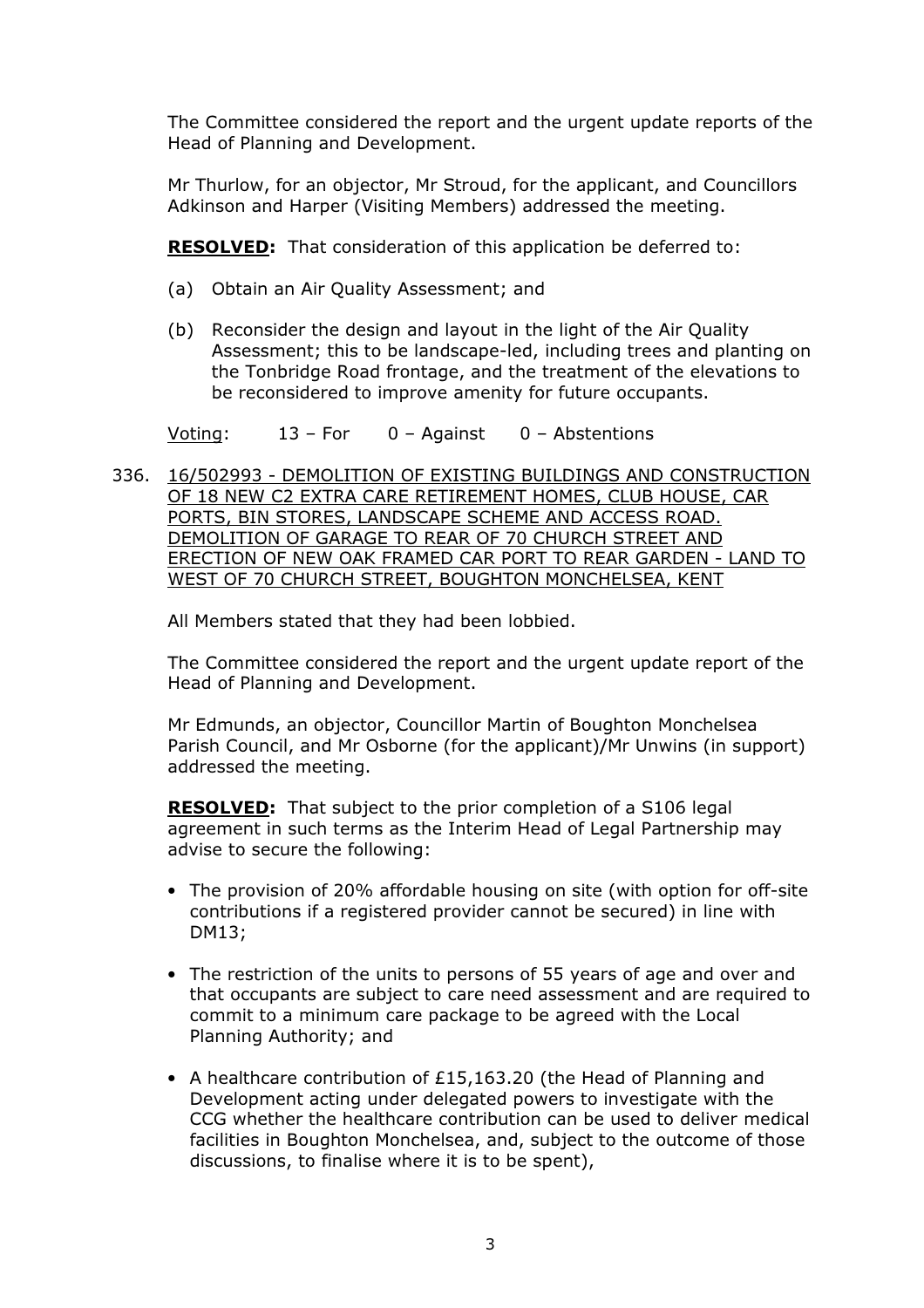the Head of Planning and Development be given delegated powers to grant permission subject to the conditions set out in the report and the additional condition set out in the urgent update report with:

- An additional condition regarding the cutting back of the hedge on the boundary with Church Street to maintain visibility splays, these splays to subsequently be maintained at all times (the precise wording of the additional condition to be finalised by the Head of Planning and Development acting under delegated powers); and
- An informative to the effect that the Ward Member should be involved in approval of details relating to landscaping (the precise wording of the informative to be finalised by the Head of Planning and Development acting under delegated powers).

Voting:  $7 - For$  6 – Against 0 – Abstentions

Councillor Munford requested that his dissent be recorded.

337. 16/507377 - ERECTION OF ONE DETACHED DWELLING WITH CAR PARKING PROVISION, NEW ACCESS - THE GABLES, MAIDSTONE ROAD, SUTTON VALENCE, KENT

Councillor Prendergast stated that she had been lobbied.

The Committee considered the report and the urgent update report of the Head of Planning and Development.

Councillor Mrs Riden of Sutton Valence Parish Council and Mr Street, for the applicant, addressed the meeting.

RESOLVED: That subject to no new planning issues (that have not already been considered) being raised as a result of the advertisement of the proposal as a departure from the Development Plan, the Head of Planning and Development be given delegated powers to grant permission subject to the conditions set out in the report.

Voting: 6 – For 2 – Against 4 – Abstentions

Note: Councillor Cox left the meeting during consideration of this application (9.28 p.m.), but returned at 9.35 p.m. prior to consideration of application 16/507996.

338. 16/507996 - RAISING OF ROOF WITH INSERTION OF 3 DORMER WINDOWS, 2 ROOF LIGHTS AND ALTERATIONS TO FENESTRATION TO PROVIDE ADDITIONAL LIVING SPACE - THE WHITE HORSE, WHITE HORSE LANE, OTHAM, KENT

Councillor English stated that he had been lobbied.

The Committee considered the report of the Head of Planning and Development.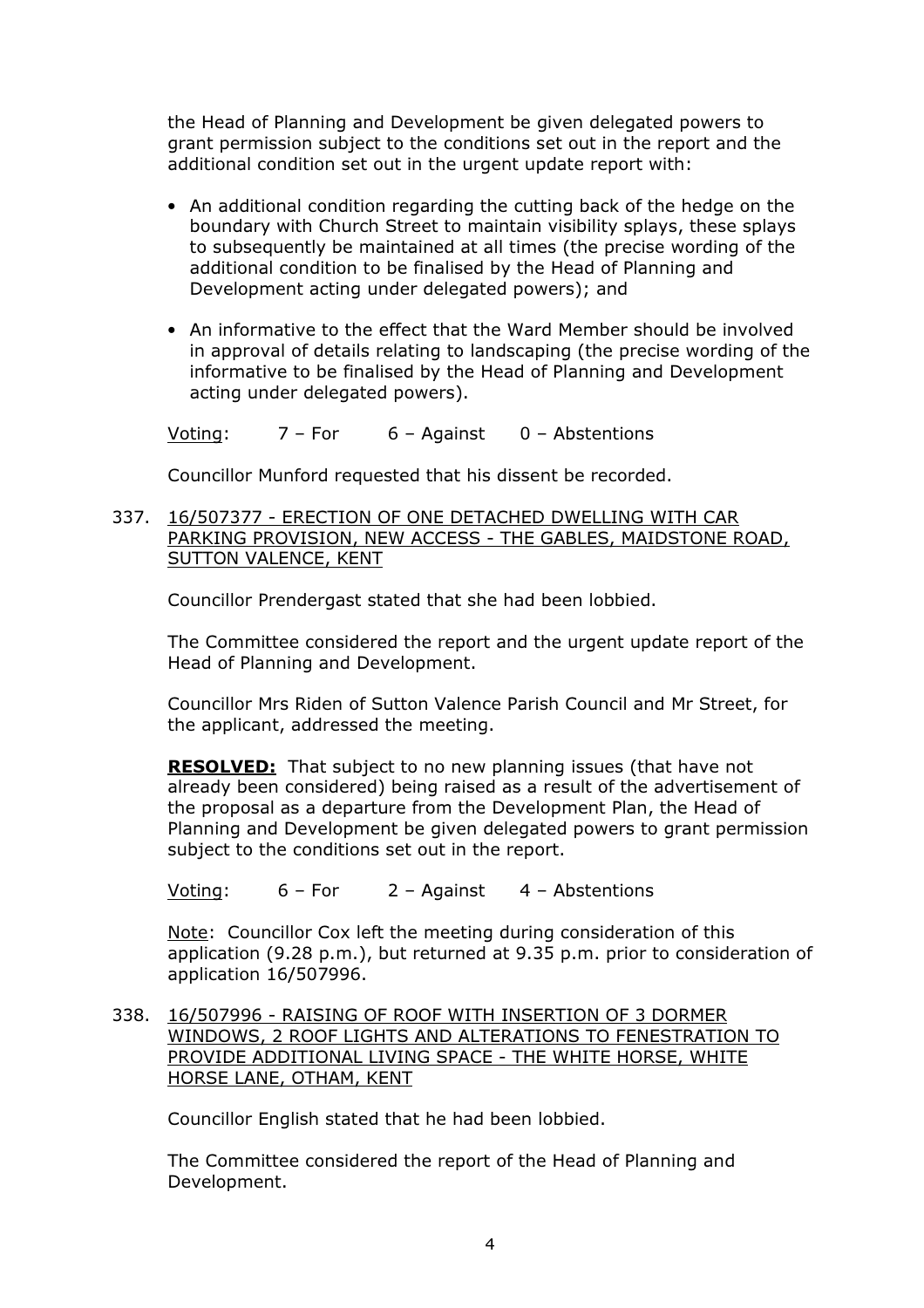Councillor Mrs Gray of Otham Parish Council addressed the meeting.

RESOLVED: That permission be granted subject to the conditions set out in the report with the amendment of condition 2 to secure the use of natural slate for the roof (the precise wording of the amended condition to be finalised by the Head of Planning and Development acting under delegated powers).

Voting: 13 – For 0 – Against 0 – Abstentions

339. 16/505311 - CHANGE OF USE FROM A C3 (4 BEDROOM HOUSE) TO SUI GENERIS USE HOUSE OF MULTIPLE OCCUPATION FOR 8 FLATS - 47 FREEMAN WAY, MAIDSTONE, KENT

Councillors English and Powell stated that they had been lobbied.

The Committee considered the report of the Head of Planning and Development.

Contrary to the recommendation of the Head of Planning and Development, a motion to grant permission subject to the conditions and informatives set out in the report was lost.

The Development Manager advised the Committee that it would be necessary to provide reasons, which could be sustained at appeal, to support a proposal to refuse permission. Any decision to refuse the application due to misuse of permitted development rights would not be defendable at appeal. Given that it could be reasonably concluded that the erection of the flank dormer window was work that could be carried out as permitted development as it was undertaken before the use of the house as an HMO had commenced, the issue for consideration was restricted to the impact on the character and appearance of the locality of the change of use of the property from an HMO for six unrelated persons (which could be carried out as permitted development) to an HMO for eight unrelated persons which required planning permission. The Officers considered the impact to be marginal.

The Committee wishing to receive further advice from the Officers in private:

RESOLVED: That the public be excluded from the meeting for the following item of business because of the likely disclosure of exempt information for the reasons specified having applied the public interest test: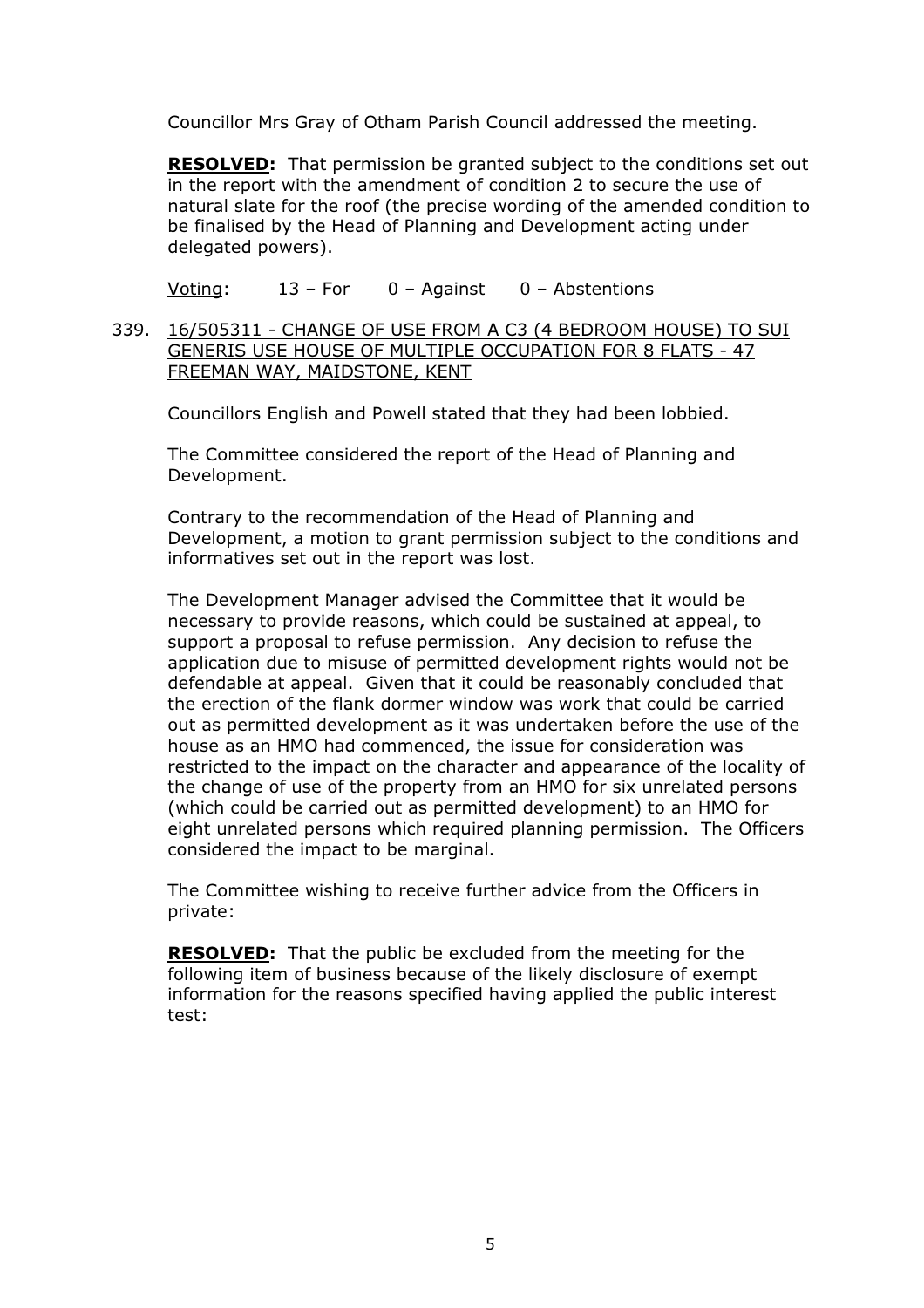#### Head of Schedule 12A and Brief **Description**

Advice Relevant to the Determination of Application 16/505311

3 – Financial/Business Affairs

5 – Information in respect of which a claim to legal professional privilege could be maintained in legal proceedings

The Development Manager reiterated that it would be necessary to provide reasons, which could be sustained at appeal, to support a proposal to refuse permission. At the moment no reasons which could be sustained at appeal had been put forward. To refuse the application for reasons which were not sustainable could result in the award of costs against the Council.

The Committee:

RESOLVED: That the public be re-admitted to the meeting.

It was moved and seconded that permission be refused on the basis that the building had been completed and inhabited without planning permission being granted. The Development Manager advised the Committee that this reason would not be sustainable at appeal. The issue was the impact on the character and appearance of the locality of the change of use of the property from an HMO for six unrelated persons to an HMO for eight unrelated persons.

An amendment was moved and seconded that permission be granted subject to the conditions and informatives set out in the report. The amendment was put to the vote and carried. The substantive motion was then put to the vote and carried.

**RESOLVED:** That permission be granted subject to the conditions and informatives set out in the report.

Voting: 6 – For 1 – Against 6 – Abstentions

FURTHER RESOLVED: That Southern Water be asked to investigate any breach of the Water Regulations, in the interests of residential amenity.

Voting: 12 – For 0 – Against 1 – Abstention

## 340. LONG MEETING

During consideration of the report of the Head of Planning and Development relating to application 16/505311, the Committee:

RESOLVED: That the meeting should continue to 11.00 p.m. if necessary.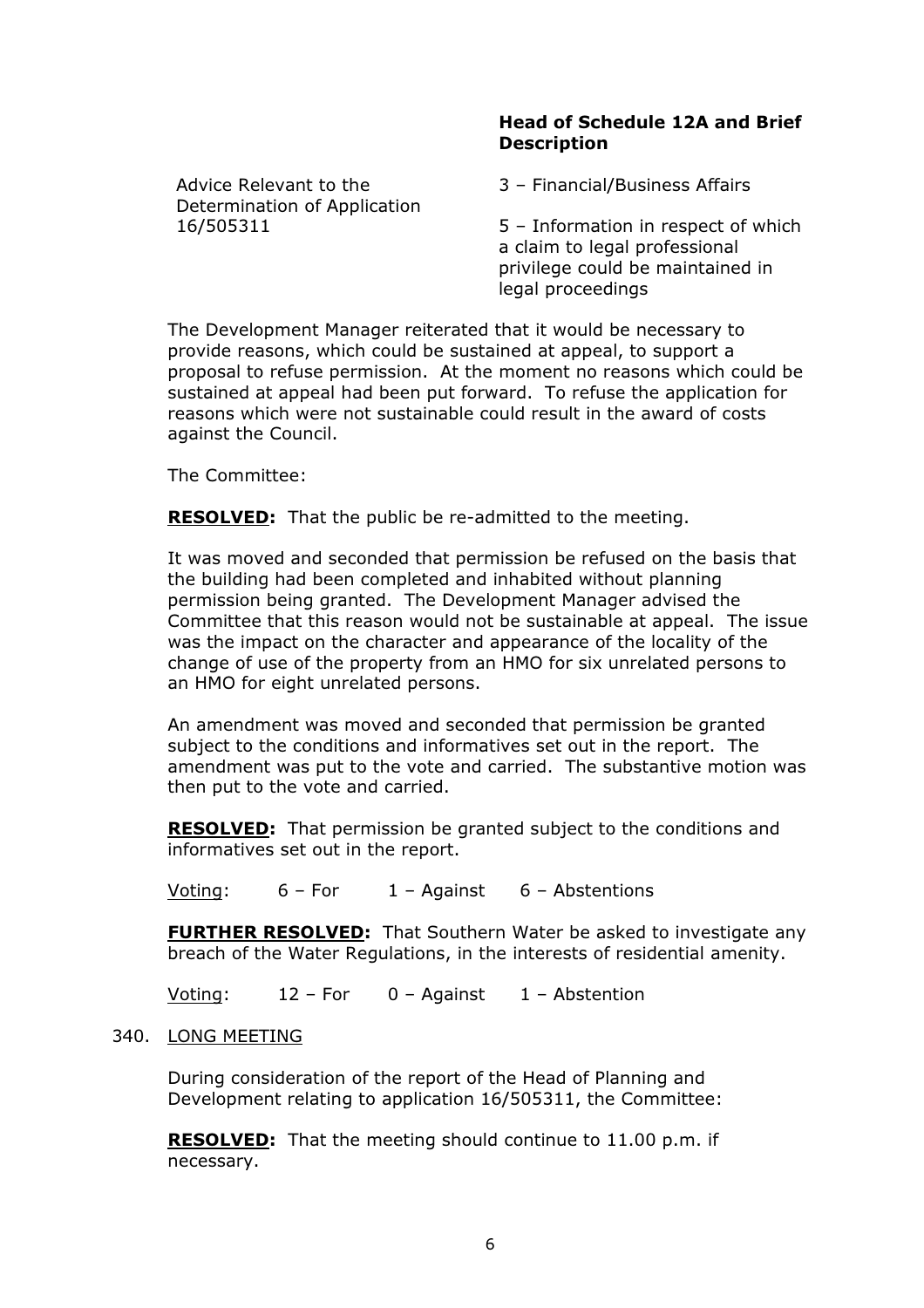## 341. 5025/2016/TPO - 164 ASHFORD ROAD, BEARSTED, KENT

The Committee considered the report of the Head of Planning and Development concerning Tree Preservation Order No.5025/2016 which had been made to protect trees on land at 164 Ashford Road, Bearsted. It was noted that, on balance, it was considered that the trees on the site, which were large, mature specimens visible from public viewpoints, made a significant contribution to local landscape character and amenity, and should continue to benefit from the ongoing protection of a Tree Preservation Order as it would ensure that the Council retained a measure of control over their future management.

RESOLVED: That Tree Preservation Order No.5025/2016 be confirmed without modification.

Voting: 13 – For 0 – Against 0 – Abstentions

#### 342. S106 DELIVERY REPORT

RESOLVED: That consideration of this report be deferred until the next meeting of the Committee.

#### 343. APPEAL DECISIONS

The Committee considered the report of the Head of Planning and Development setting out details of appeal decisions received since the last meeting.

During the ensuing discussion, a Member sought clarification regarding the role of Planning Committee Members in the appeal process. It was noted that specific reference was made to this in the Code of Conduct for Councillors and Officers Dealing with Planning Matters, which formed part of the Council's Constitution.

It was suggested that, since the Chairman of the Democracy Committee had been asked to arrange for a review to be undertaken of the existing delegations to the Chief Executive and the Head of Planning and Development in relation to planning enforcement, the scope of the work be widened to include a review of other procedural matters in relation to the operation of the Planning Committee.

The Chairman of the Democracy Committee, who was present at the meeting, indicated that it would be helpful to receive recommendations from the Planning Committee on this subject.

#### RESOLVED:

- 1. That the report be noted.
- 2. That a report be included on the agenda for a future meeting of the Committee to enable Members to review the provisions of the